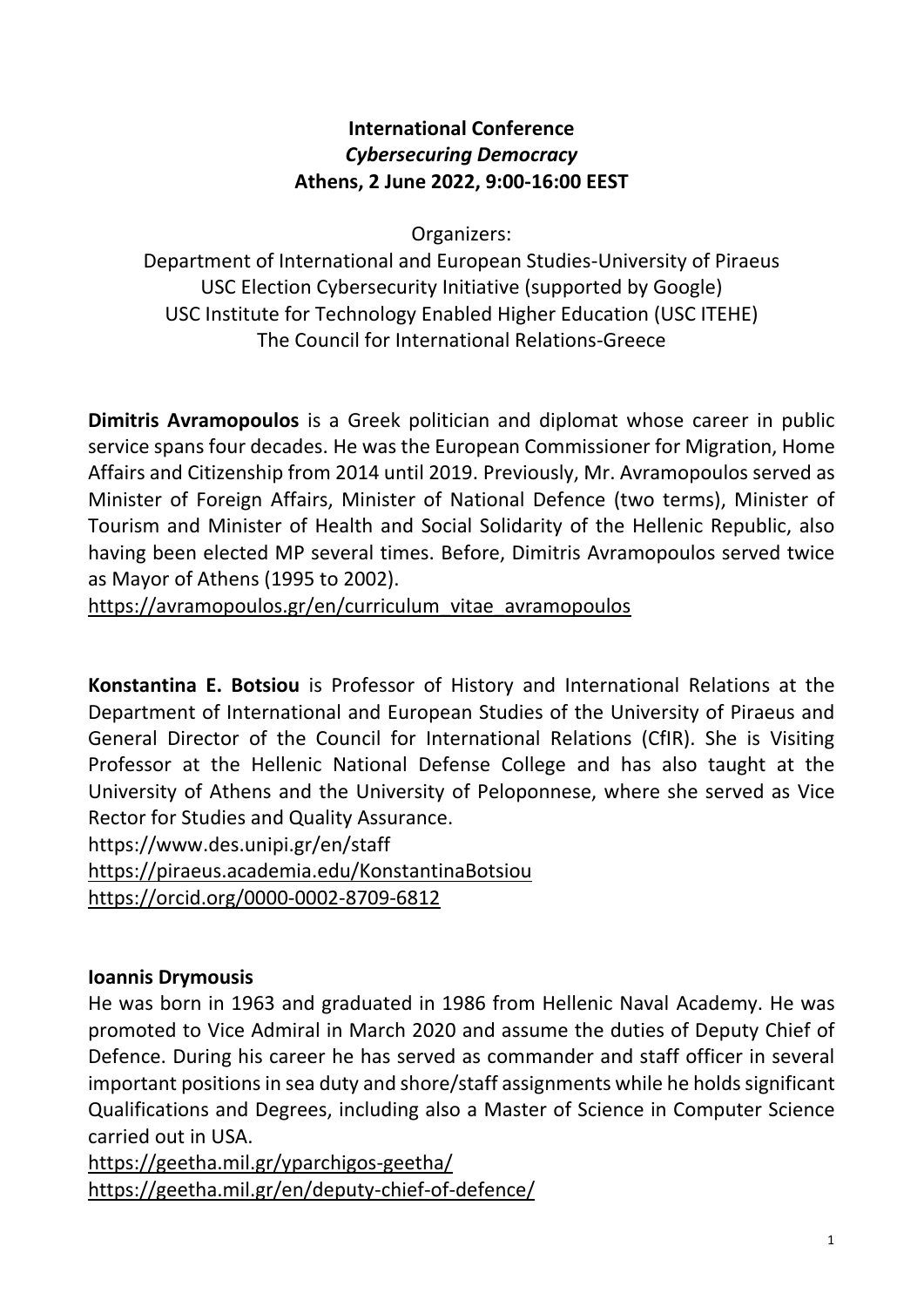**Christos Hadjiemmanuil** is a Professor of International and European Monetary and Financial Institutions at the University of Piraeus, and a Visiting Professor of Law at the London School of Economics & Political Science. On 10 April 2020 he was appointed by Presidential Degree as Member of the Monetary Policy Council, Bank of Greece. He is a member of the Athens Bar Association.

<https://www.des.unipi.gr/en/faculty/hadjiemmanuil>

**Chrysostomos L. Nikias** is currently the holder of the Malcolm R. Currie Chair in Technology and the Humanities, President Emeritus and Life Trustee of the University of Southern California (USC). He has been at USC since 1991, and in addition to his work as a professor of electrical engineering, has served as a digital media center director, dean of engineering, provost, and president of the university. He is a member of the National Academy of Engineering, a fellow of the American Academy of Arts and Sciences, and an associate member of the Academy of Athens. <https://presidentemeritus.usc.edu/biography/>

**Ioannis L. Konstantopoulos** is Assistant Professor of International Relations – Economic Diplomacy at the Department of International and European Studies, University of Piraeus. He also lectures at the Joint Intelligence School of the Hellenic National Defence General Staff, the Hellenic Air War College (former Hellenic Air Staff and Command College), and the National Security School of the Hellenic Police Academy, while he has lectured at the Hellenic Supreme Joint War College (2009- 2014) and at the Hellenic National Defence College (2009-2011, 2014). <https://www.des.unipi.gr/el/faculty/konstantopoulos>

**Andrew N. Liaropoulos** is Assistant Professor in University of Piraeus, Department of International and European Studies, Greece. He is also a senior analyst in the Research Institute for European and American Studies (RIEAS) and a member of the editorial board of the Journal of Information Warfare (JIW).

<https://www.des.unipi.gr/en/faculty/liaropoulos>

<https://piraeus.academia.edu/AndrewLiaropoulos>

[https://www.researchgate.net/profile/Andrew\\_Liaropoulos](https://www.researchgate.net/profile/Andrew_Liaropoulos)

**Lilian Mitrou** is Professor at the University of the Aegean (Dpt. Information and Communication Systems Engineering) and Visiting Professor at the Athens University of Economics and Business and the University of Piraeus. She is President of the Institute for Privacy Law, Data Protection and Technology (EPLO/IPL) and member of the Greek National Council for Radio and Television.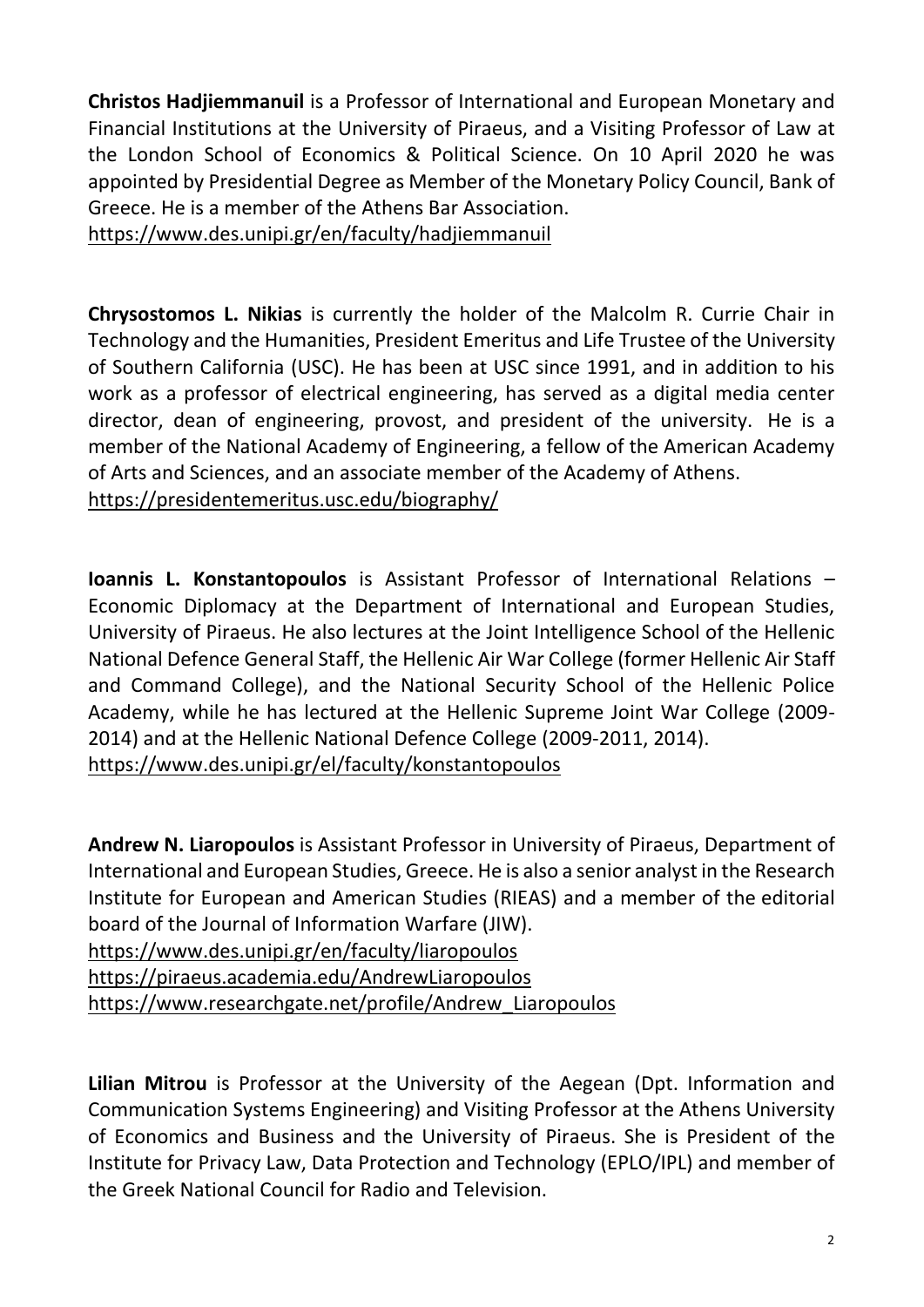# <https://www3.icsd.aegean.gr/group/members-data.php?group=L1&member=47>

**Sarah Mojarad** is on the faculty at the University of Southern California. She is a lecturer in Viterbi School of Engineering. Her areas of expertise are in social media, science communication, and online misinformation. Sarah conducts misinformation and disinformation workshops through USC's Election Cybersecurity Initiative. She is a Kavli Fellow. She was on the organizing committee for the 2022 US Kavli Frontiers Symposia and planned the Misinformation, Disinformation, Polarization, and Social Media session. She has given seminars around the world and she has been quoted by CNBC, Los Angeles Times, New York Times, and CNN.

https://viterbi.usc.edu/directory/faculty/Mojarad/Sarah

**Clifford Neuman** is Director of the Center for Computer Systems Security at the University of Southern California and Associate Professor of Computer Science Practice in USC's Viterbi School of Engineering where he oversees USC's computer security curricula. Dr. Neuman designed the widely used Kerberos network authentication system while with MIT's project Athena. He has conducted research on scalable systems, electronic commerce, network payment, critical infrastructure, and security for election systems.

[http://clifford.neuman.name](http://clifford.neuman.name/)

**Athanasios Platias** is Professor of Strategy at the University of Piraeus. He is also the Chairman of the Department of International and European Studies.

Professor Platias has written in five principal areas: i) Grand Strategy and Strategic Theory ii) Geopolitics and Geoeconomics iii) International Security iv) Theory of International Relations v) Greek Foreign and Defence Policy.

<https://www.des.unipi.gr/en/faculty/platias>

**Adam Clayton Powell III** directs the USC Election Cybersecurity Initiative, working with election officials and campaign workers in all 50 U.S. states. Previously he was USC's Vice Provost for Globalization; Director of USC's Integrated Media Systems Center, a U.S. National Science Foundation engineering research center; Vice President of News at NPR; News Manager at CBS News; and Executive Producer at Quincy Jones Entertainment.

*<https://annenberg.usc.edu/faculty/adam-clayton-powell-iii>*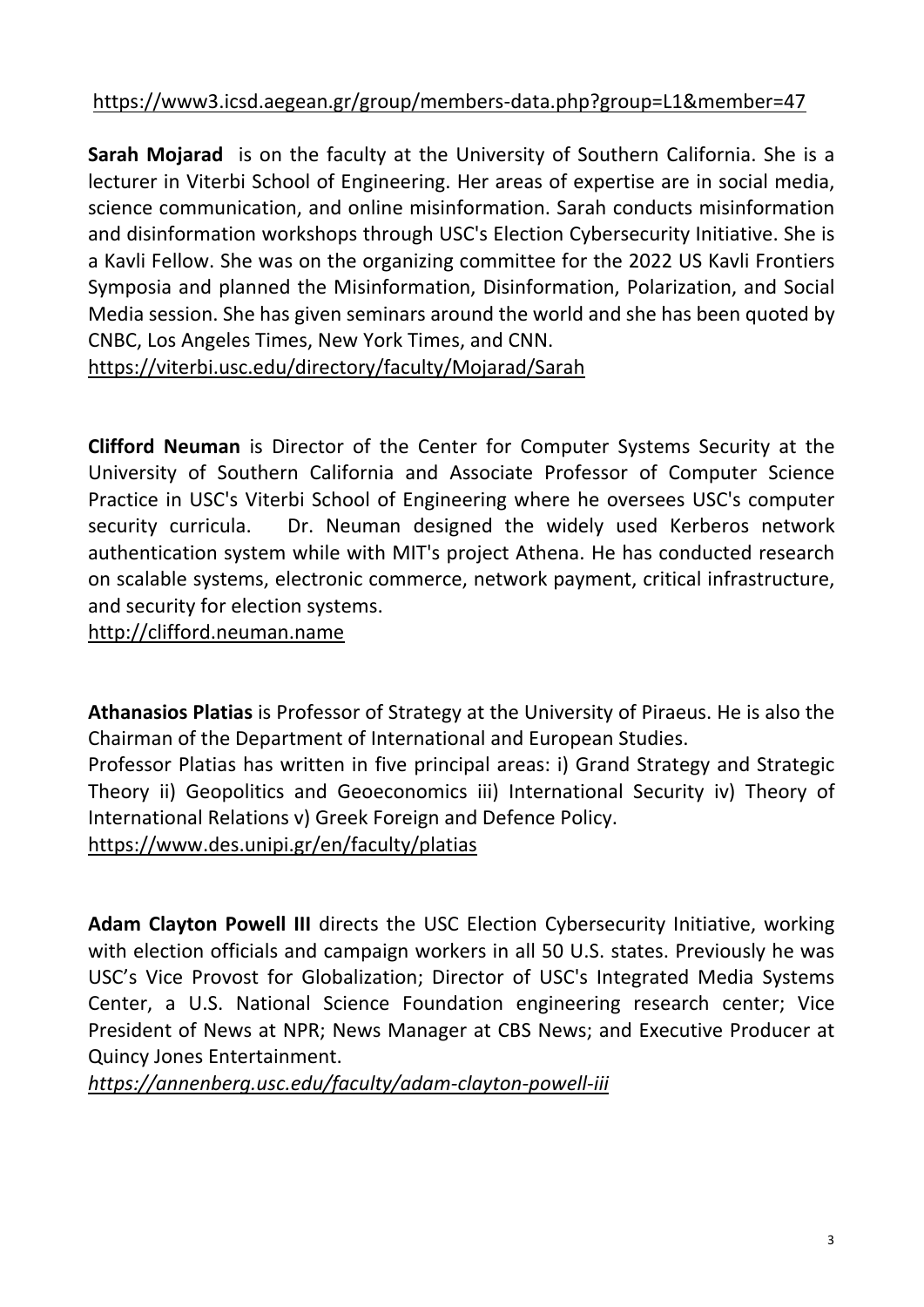#### **Michael Sfakianakis**

Professor of Applied Informatics and Statistics in Business Administration at the Department of Business Administration, University of Piraeus, Dean of the School of Economics, Business and International Studies, University of Piraeus. <http://www.ode.unipi.gr/images/stories/CVs/msfakianfullcven.pdf>

**George A. Tsihrintzis** (Diploma of Electrical Engineer, National Technical University of Athens; M.Sc. and Ph.D. in Electrical Engineering, Northeastern University, Boston, USA); Professor and ex-Head, Department of Informatics, University of Piraeus; Director, "Pattern Recognition and Machine Learning–Multimedia Systems" Lab; Director, Program of Graduate Studies in "Advanced Informatics and Computing Systems".

[https://www.cs.unipi.gr/index.php?option=com\\_k2&view=item&layout=item&id=6](https://www.cs.unipi.gr/index.php?option=com_k2&view=item&layout=item&id=663&lang=el) [63&lang=el](https://www.cs.unipi.gr/index.php?option=com_k2&view=item&layout=item&id=663&lang=el)

**George J. Tsunis** is the US Ambassador to the Hellenic Republic since May 2022. He was a founding trustee of the Hellenic American Leadership Council, and is a trustee of the Hellenic Initiative. Prior to his nomination, he was the Founder, Chairman and CEO of Chartwell Hotels, LLC. Ambassador Tsunis served as the chairman of the Nassau University Medical Center, and previously, he was a Counsel and Partner (Attorney of Law), at Rivkin Radler LLP, Uniondale, NY, and Legislative Attorney, New York City Council. He earned a B.A. from the New York University and a J.D. from St John's University of Law, Queens, NY. He was an Archon of the Ecumenical Patriarchate (Order of Saint Andrew), the highest ecclesiastical honor that can be bestowed upon a layman by the Greek Orthodox Archdiocese of America. He is the recipient of numerous awards including the Harry Chapin Humanitarian Award for Long Island Cares and the lifetime achievement award for civic engagement for Long Island Business News.

<https://gr.usembassy.gov/our-relationship/our-ambassador/>

**Aristotle Tziampiris** is Professor of International Relations at the Department of International and European Studies of the University of Piraeus and Director of the MSc Program in *American Studies: Politics, Strategy & Economics* offered in English in cooperation with New York University's Center on Global Affairs. He is the President of the Council for International Relations-Greece (CFIR-GR). Dr. Tziampiris is also Visiting [Non-Resident] Scholar at the Center on Public Diplomacy of the University of Southern California (USC), Standing Fellow at New York University's Remarque Institute and Academic Advisor to the Hellenic American Leadership Council (HALC).